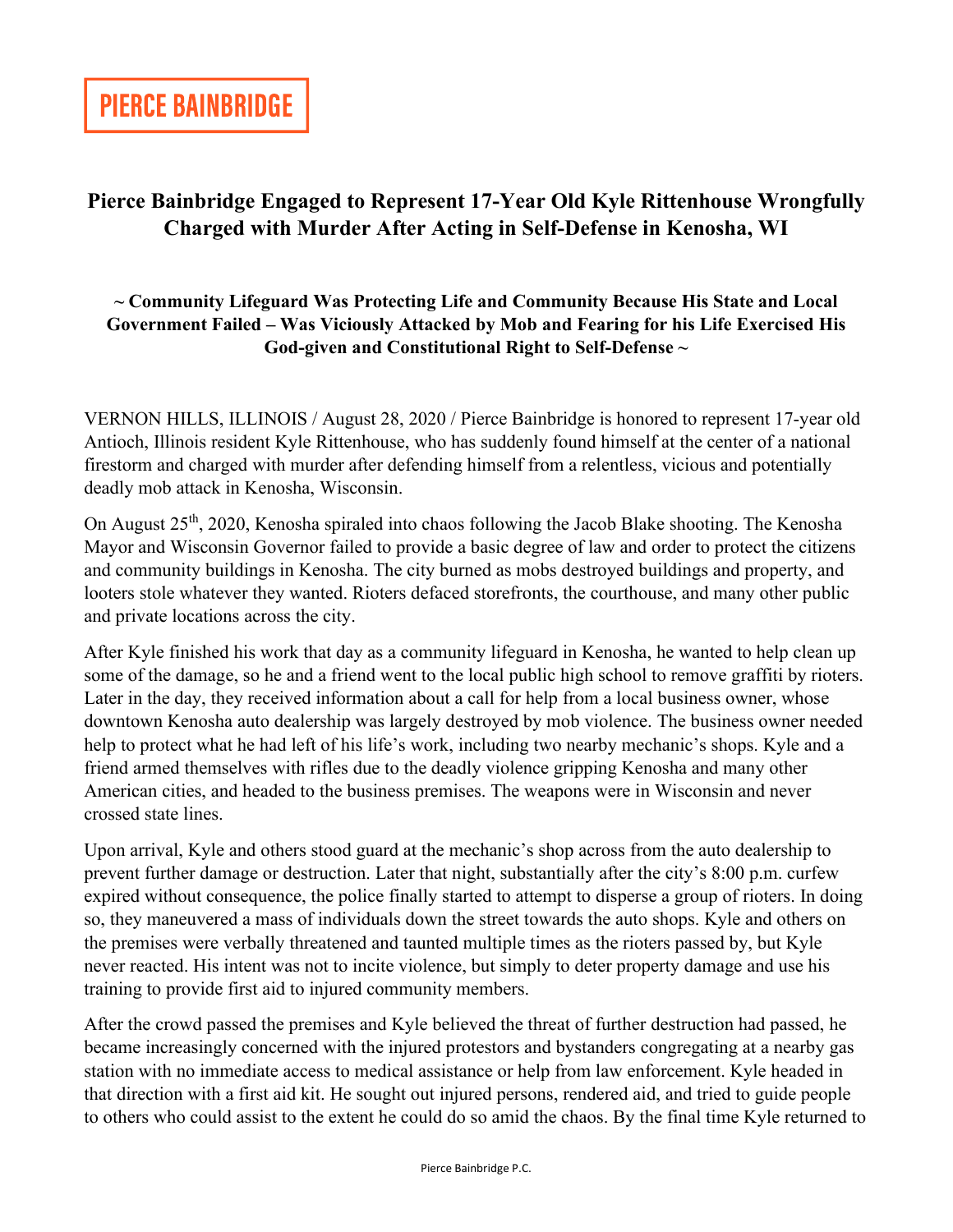## **PIERCE BAINBRIDGE**

the gas station and confirmed there were no more injured individuals who needed assistance, police had advanced their formation and blocked what would have been his path back to the mechanic's shop. Kyle then complied with the police instructions not to go back there. Kyle returned to the gas station until he learned of a need to help protect the second mechanic's shop further down the street where property destruction was imminent with no police were nearby.

As Kyle proceeded towards the second mechanic's shop, he was accosted by multiple rioters who recognized that he had been attempting to protect a business the mob wanted to destroy. This outraged the rioters and created a mob now determined to hurt Kyle. They began chasing him down. Kyle attempted to get away, but he could not do so quickly enough. Upon the sound of a gunshot behind him, Kyle turned and was immediately faced with an attacker lunging towards him and reaching for his rifle. He reacted instantaneously and justifiably with his weapon to protect himself, firing and striking the attacker.

Kyle stopped to ensure care for the wounded attacker but faced a growing mob gesturing towards him. He realized he needed to flee for his safety and his survival. Another attacker struck Kyle from behind as he fled down the street. Kyle turned as the mob pressed in on him and he fell to the ground. One attacker kicked Kyle on the ground while he was on the ground. Yet another bashed him over the head with a skateboard. Several rioters tried to disarm Kyle. In fear for his life and concerned the crowd would either continue to shoot at him or even use his own weapon against him, Kyle had no choice but to fire multiple rounds towards his immediate attackers, striking two, including one armed attacker. The rest of the mob began to disperse upon hearing the additional gunshots.

Kyle got up and continued down the street in the direction of police with his hands in the air. He attempted to contact multiple police officers, but they were more concerned with the wounded attackers. The police did not take Kyle into custody at that time, but instead they indicated he should keep moving. He fully cooperated, both then and later that night when he turned himself in to the police in his hometown, Antioch, Illinois.

Kyle did nothing wrong. He exercised his God-given, Constitutional, common law and statutory law right to self-defense.

However, in a reactionary rush to appease the divisive, destructive forces currently roiling this country, prosecutors in Kenosha did not engage in any meaningful analysis of the facts, or any in-depth review of available video footage (some of which shows that a critical state's witness was not even at the area where the shots were fired); this was not a serious investigation. Rather, after learning Kyle may have had conservative political viewpoints, they immediately saw him as a convenient target who they could use as a scapegoat to distract from the Jacob Blake shooting and the government's abject failure to ensure basic law and order to citizens. Within 24-36 hours, he was charged with multiple homicide counts.

Kyle now has the best legal representation in the country. With help from Nicholas Sandmann attorney L. Lin Wood, Pierce Bainbridge and multiple top-tier criminal defense lawyers in Wisconsin immediately offered representation to Kyle.